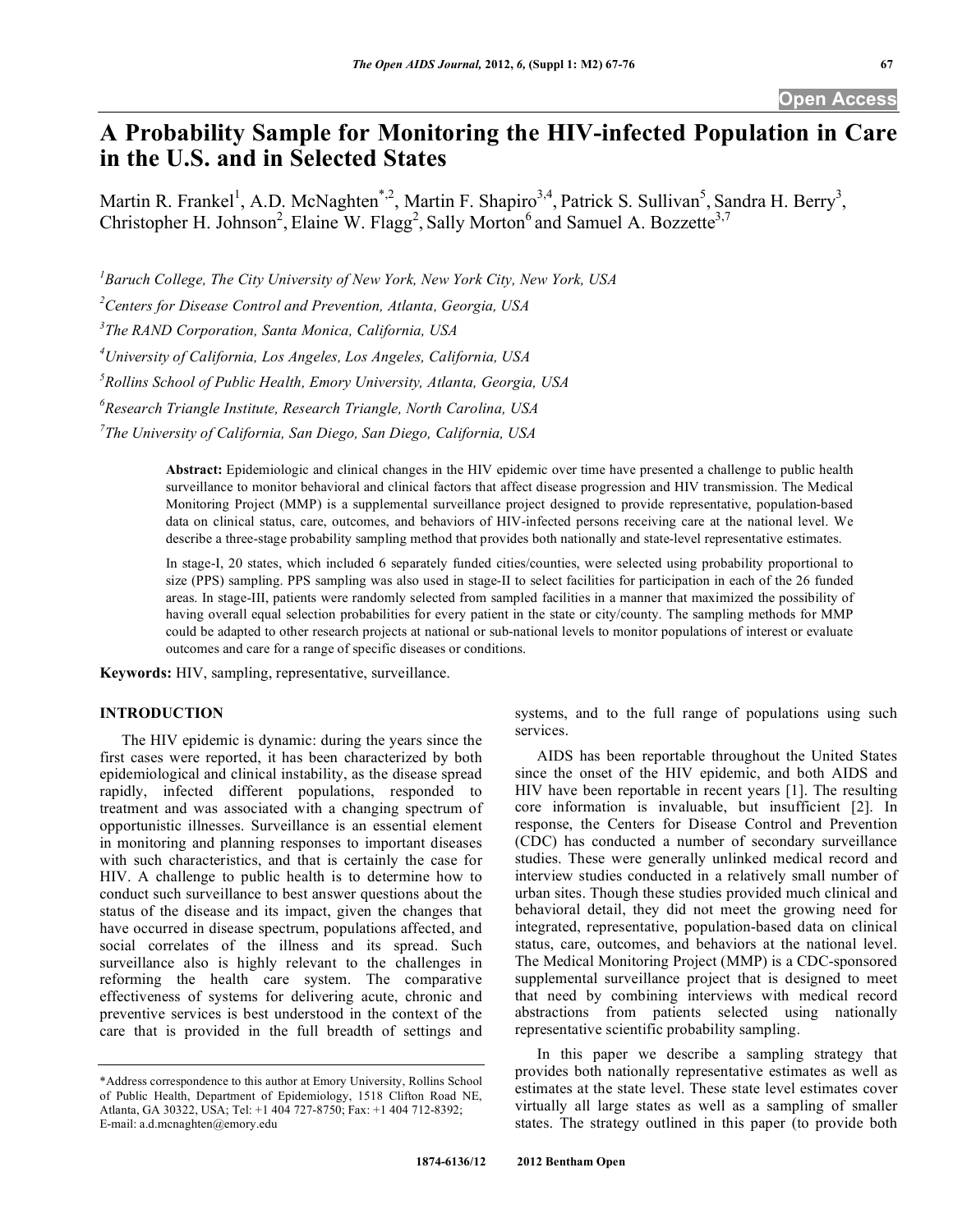national and selected state estimates) provides a methodological model that may be applied to the study of other low incidence diseases in the United States as well as similar diseases in other countries. The sampling strategy described is somewhat different from more traditional probability sampling models for national estimates, where typically, primary sampling units consist of individual counties and metropolitan areas. However, the use of states as primary sampling units was consistent with the funding and data collection model. It also provided participating states with the direct benefit of having the ability to obtain valid state level estimates.

### **Probability Sampling**

## *The Rationale*

 The goal of probability sampling is to generate unbiased estimates by developing a sample that accurately represents the whole target population rather than a subset selected according to some sort of rule. A probability sample is one in which each person in the target population has some probability of selection and in which the probability of selection is known for each person who is actually selected. That is, no person of interest is excluded and the number of people represented by each selected person is known.<sup>1</sup> Because of its ability to represent an entire population of interest, probability sampling is the method of choice for producing valid and unbiased statistical estimates for large populations and their subgroups.

#### **Single Stage** *vs* **Multistage Probability Sampling**

 The simplest way of accomplishing a probability sample is a one-step process, or one stage sampling, by making random picks directly from a sampling frame containing a complete and current listing of all the persons in the population. However, this is impractical for most large populations, because it would result in a geographically dispersed sample which is difficult and expensive to implement. In addition, a complete and current list of population elements, such as HIV infected persons in care, may not be available. Fortunately, the construction of such a list is not required in order to develop a probability sample. Sampling can be accomplished by constructing a probability sample in stages, i.e., by making a series of random picks from each of a hierarchical series of sampling frames (e.g., geographic areas, health care providers, patients); these picks must be made in such a way that each selection is linked to a selection made in the previous sampling stage by virtue of having the frame for that pick be defined by the elements included in the previous selection.

 The HIV Cost and Services Utilization Study (HCSUS) used a multistage probability sample of persons in care for HIV disease in the 48 contiguous United States in 1996, demonstrating that such an approach is feasible for studying HIV disease [3]. In the HCSUS, the hierarchy was as follows: 1) participants were selected from a complete list of patients being cared for by their provider, 2) providers were selected from a complete list of providers in their area, and 3) areas were selected from a complete list of all such areas in the United States. The MMP uses many of the features of

1

the HCSUS sample design in developing a nationally representative probability sample of non-institutionalized persons receiving outpatient care for HIV infection in the 50 United States, the District of Columbia and Puerto Rico.

## **THE STRATEGY FOR DEVELOPMENT OF THE PROBABILITY SAMPLE IN MMP**

 For MMP, the population of interest is defined as all persons who are HIV-positive and have received any medical care from a known outpatient provider of HIV care during a specified period of time. We refer to this time period as the Population Definition Period (PDP).

 The sample was selected in three stages. The overall approach is to randomly select from the sampling frames at each stage using probability proportional to size (PPS) sampling at all but the last stage. This method sets the selection probability for each unit according to the relative size of that unit: the larger the unit, the greater the probability of it being selected. This allows the calculation of selection probabilities in the last stage such that the overall probability of selection for each person in the sample is similar. This is desirable because each participant's data is similarly weighted, which is the most efficient circumstance.

 The stage-I sampling frame consisted of 52 primary sampling units (PSUs): the 50 United States, the District of Columbia, and Puerto Rico. Twenty of these 52 PSUs were selected using geographic stratification and probabilities proportional to the estimated number of persons living with AIDS at the end of 2002. Eighty-one percent of all reported AIDS cases had been reported from those areas. Stage-II sampling frames were developed separately for the selected PSUs using a variety of appropriate methods. Six cities or counties reside within five of the 20 selected states but were considered separately in stage II (because their funding for HIV/AIDS surveillance activities, including MMP, is separate from that of the states in which they are situated). For these five states, the different funding areas may be thought of as separate sampling strata, each with its own second stage sampling frames. Thus, there are a total of 26 sampling strata, with corresponding frames. In each of these selected areas or frames, local MMP staff developed a comprehensive list of all outpatient facilities that manage HIV patients.

 An outpatient facility was defined as any hospital-based or stand-alone clinic or health care facility, any group or private practice, or any grouping of these entities in which medical records or a medical record system is shared. Emergency departments and inpatient facilities were excluded from the facility sampling frames, and thus from MMP. Second-stage sampling was random with the probability of selection proportionate to size in 19 of the 20 PSUs and the 6 separately funded areas. In the other PSU (Delaware), a census of 21 facilities was necessary to obtain the minimum number of patients needed. Stage II resulted in the selection of 25 to 68 (mean  $=$  41) facilities in each state or separately funded area.

 The stage-III sampling frames were developed separately for each of the selected facilities. Frames consist of comprehensive listings of persons with known HIV infection who made at least one visit to one or more of the sampled facilities during the PDP. Selections were random and were

<sup>&</sup>lt;sup>1</sup>The inverse of the probability of selection for a sampled person is the number of persons in the population represented by that sampled person.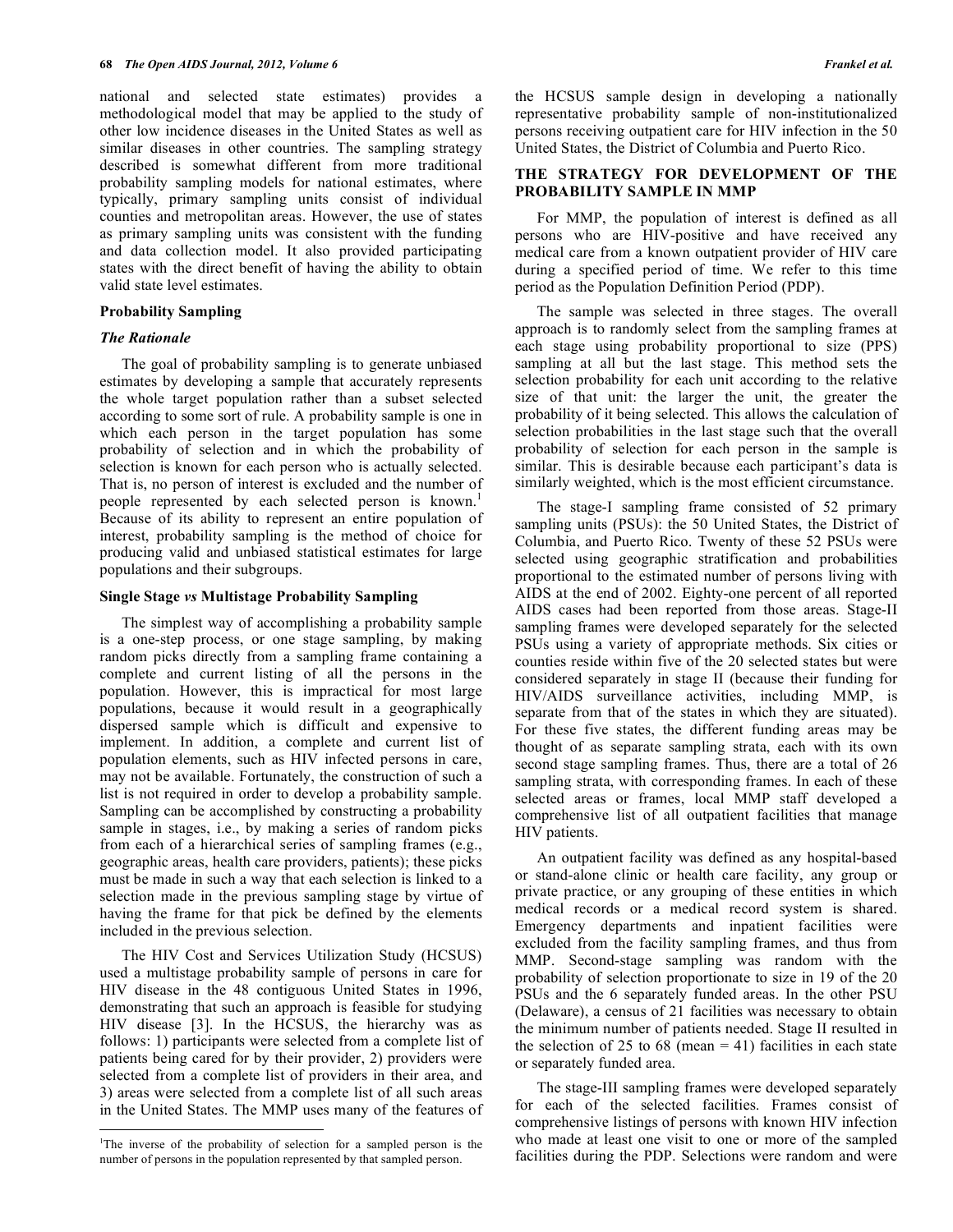performed in such a way as to maximize the possibility of having equivalent overall probabilities of selection for every patient in the project area (state or city/county), and with overall sampling rates calculated to obtain 10,000 selections overall and a minimum of 400 persons in each of the 20 PSUs.

 This design ensures that each person in the population is given a non-zero probability of selection into the sample. It results in a valid probability sample because each element (member) of the target population is associated with a unit (facility) in the secondary sampling frame, and each of these is associated with a PSU.

#### **FIRST STAGE OF SAMPLING**

 In most multistage probability samples, the first stage sampling units are defined so the resulting first stage sample comprises 20% or less of the defined units. In MMP, the percentage is much higher because there were a smaller number of PSUs. The decision to define a small number was driven largely by the MMP funding model. Under CDC Program Announcement 04155, entities eligible to receive funding for MMP were the 50 states, the District of Columbia, Puerto Rico, and the six cities/counties that receive separate funding for HIV/AIDS surveillance.

## **Identifying and Stratifying the Primary Sampling Units**

 The separately funded cities/counties are Chicago, IL; Houston, TX; Los Angeles County, CA; New York City, NY; Philadelphia, PA; and San Francisco, CA. The decision not to directly pick these cities was driven by a secondary goal of providing statewide data to participating state health departments. This was accomplished by folding the six cities/counties into the five states that contain them for the purposes of first stage sampling only (i.e., not for purposes of administering the project). This yielded 52 PSUs. The decision to sample 20 of the 52 PSUs was made based on funding availability and face validity rather than on any statistical argument.

 In MMP, a systematic sampling with a random start was used to generate a random stratified proportional to size sample. In order to improve the reliability of the final sample, the PSUs were stratified into five groups - four geographic and one by size, then ordered by the PSU's measure of size (MOS). The MOS is an estimate of the number of persons in the population of interest that are contained in each unit of a sampling frame. For the first stage of MMP, the MOS were the CDC estimates of the number of adults and children living with AIDS at the end of 2002, current as of November 24, 2003. Although the target population for MMP is all persons diagnosed with HIV in care in the US, at the time the first stage was developed, there was no data system that collected information on HIV infected persons in care. Therefore, the estimated number of persons living with AIDS was used as a proxy measure of PSU size.

 The systematic sampling procedure was as follows. We first created a list or pseudo-population of patients grouped by PSUs, arrayed by stratum and size. For example, if the largest PSU in the first stratum (PSU #1) had 1000 cases, then patients 1 to 1000 would be labeled "PSU #1;" and if PSU #2 had 2130 cases, then patients 1001 to 3130 would be labeled "PSU #2."

#### **Selecting the Sample of States**

 Selection proceeds by picking a random start at the beginning of the list and then taking uniform steps forward through it. In MMP, the initial pick was to be a patient in the first 5% of the list with subsequent steps each being 5% forward through the list; 5% having been chosen because we wished to sample 20 PSUs. The PSU containing each patient picked in this procedure is included. Since the steps each contain 5% of the total cases, at least one step must fall among the patients that represent any PSU that has more than 5% of the total cases. These large PSUs are sampled with certainty. The process is iterative. The cases in certainty PSUs are removed, the step size recalculated based on the number of available and required PSUs, and the additional PSUs to be sampled with certainty are identified and removed. The cycle repeats until no further PSUs were sampled with certainty.

 Describing the particular choices made in the MMP sample will elucidate this approach. The total number of cases, that is, the sum of the MOS, across all 52 PSUs was 384,070. Five percent of this total is 19,204. Thus any PSU with at least 19,204 cases was to be sampled with certainty. Four PSUs had at least this many cases: California, Florida, New York, and Texas (Table **1**).

 We then excluded the four certainty PSUs, recalculated the total number of cases, and redefined the criteria for PSUs that would also be sampled with certainty. Sixteen PSUs remained to be sampled from 48 remaining PSUs. So, any PSU with at least 6.25%, or 12,473 of the remaining 199,569 cases, was to be sampled with certainty. Four PSUs had at least this many cases: Georgia, Illinois, New Jersey and Pennsylvania. Twelve PSUs remained to be sampled from the remaining 44 PSUs. So, any PSU containing at least 8.3%, or 11,860 of the remaining 142,321 cases was to be sampled with certainty. No PSUs contained this many cases, so no further PSUs were sampled with certainty.

 The remaining 12 PSUs were to be sampled PPS in a stratified manner. This was accomplished by recreating the list according to stratum and size as described above, using the cases from the remaining 44 PSUs. Selecting randomly from such as list results in a sample that is: a) PPS because the proportion of entries that are grouped under a PSU reflects the proportion of cases contained in that PSU, and b) stratified because of the specific ordering.

 We grouped the states into five strata: four based on region and one that grouped together states with few cases. The stratum of states with few cases was formed to minimize how many PSUs with few cases were included. Sampling cases from PSUs that contain very few cases is difficult and expensive to implement, so we defined a stratum of "small" PSUs in such a way that only one PSU would be sampled from that stratum. Since 12 PSUs were to be sampled, a stratum containing PSUs with close to but less than the "step" value of 8.3% (11,860) of all cases would likely contribute one PSU but could not contribute two or more to the sample. To define this stratum, the smallest PSU was chosen and PSUs were added from the list (taking the next smallest and so on) until the total number of included cases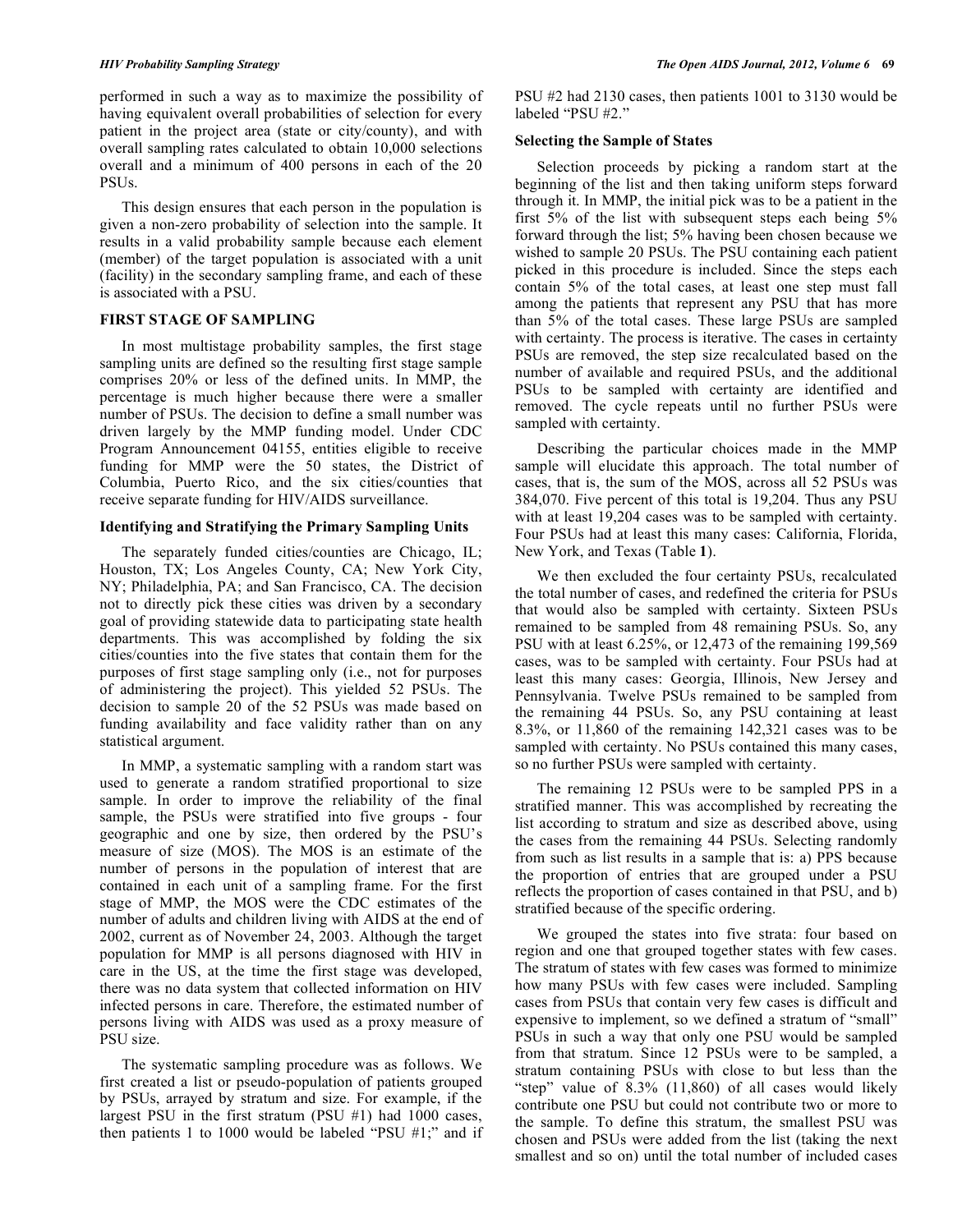was smaller than 11,860 but as large as possible. In this manner, 18 PSUs containing 11,118 were chosen for the small state stratum; adding the next smallest would have resulted in 12,915 cases in this stratum.

 The remaining 26 PSUs (defined as "medium" size) were divided into four geographical strata based on the Census definitions of geographic regions: the Northeast region contained Census divisions New England and Middle Atlantic (states: CT, MA); Midwest contained Census divisions East North Central and West North Central (states: WI, MN, IN, MO, MI, OH); South contained Census divisions South Atlantic, East South Central and West South Central as well as Puerto Rico (states: AR, OK, KY, MS, AL, TN, SC, LA, NC, VA, DC, MD, PR); and West contained Census divisions Mountain and Pacific (states: OR, NV, CO, AZ, WA).

 The geographic strata were ordered: Northeast, Midwest, South and West and then were followed by the small PSU stratum to form the pseudo population list. Within each stratum, the PSUs were ordered by size. In order to preclude possible sampling periodicity by size, within Northeast the PSUs were ordered smallest to largest; within Midwest largest to smallest; within South smallest to largest; within West largest to smallest; and within the small PSU stratum smallest to largest. The sampling frame resulting from the determination of the certainty picks, and from the stratification and ordering of the remaining PSUs, is shown in Table **1**.

 PSUs eligible to be one of 12 picked by random PPS selection are listed after the certainty PSUs, beginning with Connecticut. As implied above, the initial pick had to be within the first 8.3% or 11,860 cases. A random number of 0.878 was chosen, thus identifying a random start of 0.878 x 11,860, or 10,413. Case number 10,413 is contained within Massachusetts, which therefore was the first randomly selected PSU. Stepping though the list at intervals of 11,860 resulted in the selection of one state in the Northeast, two each in the Midwest and the West, six in the South and, as anticipated, one from the grouping of states with few cases. Areas with "Yes" in the Sampled column in Table **1** comprise the final sample of states.

#### **SECOND STAGE OF SAMPLING**

 The purpose of the second-stage sampling was to select facilities within the project areas. Although 20 PSUs were selected in the first stage of sampling, there were 26 project areas, as noted above, including the six cities/counties that are funded and administered separately in five of the 20 selected PSUs.

 A facility sampling frame was developed individually in each of the 26 project areas. An eligible facility was defined as one known to provide HIV care, which was defined as having providers who prescribe antiretroviral therapy or order CD4 or HIV viral load tests. Providers who referred patients to other providers rather than managing their HIV medical care were not included in the facility sampling frame.

#### **Constructing the Facility Sampling Frame**

 A variety of sources were used to identify facilities providing HIV care (including the number of individuals in care at those institutions). These included the HIV/AIDS Reporting System (HARS) databases, laboratory reporting databases and other local databases, including AIDS Drug Assistance Program and Medicaid databases. The HARS was the best source for identifying HIV care providers. It is the current version of the reporting system that all states have used for surveillance of new AIDS cases since 1985 and, since at least 2005, all new cases of HIV infection [4,5]. In 2005, when the first facility sampling frames were constructed, 18 of the 20 states conducting MMP had HIV viral load and/or CD4 reporting of any value or of all tests performed.

 For the 2005 pilot data collection cycle, the following types of facilities were included on the facility sampling frame: outpatient and inpatient care facilities; Veterans Administration facilities; and state or local prisons and jails that met the definition of providing HIV care. The following types of facilities were not included: emergency departments (because they do not provide sufficient information on the standard of care), HIV counseling and testing sites and laboratories (which report HIV infection, but do not provide medical care for HIV infection), Federal prisons, military bases and institutions (project areas have no jurisdiction to obtain their medical records), and pediatric facilities (unless they provided HIV medical care to persons age 18 and older).

 For the 2007 and subsequent data collection cycles, two other exclusions were made from the facility sampling frame to focus predominately on patients receiving outpatient care. It was decided not to include inpatient facilities or prisons or jails on the facility sampling frame. Inpatient facilities were excluded since they do not provide primary medical care for HIV infection. HIV-infected patients could have interfaced with inpatient care facilities for a variety of reasons. It would be prohibitively difficult to recruit providers who do not typically provide HIV care (but who may have prescribed antiretroviral medications or ordered CD4 counts or HIV viral load tests during the patient's inpatient stay). In addition, the likelihood of finding and recruiting patients who had only one encounter with the provider at an inpatient facility would be much lower than that for patients who have an ongoing relationship with a regular HIV care provider. In some instances, such as hospice or care in long term care facilities, primary medical care is provided; however, this care is different from outpatient care provided by other facilities on the facility sampling frame. Prisons and jails as providers of HIV care were excluded from the sampling frame because these facilities are not able to be accessed in all project areas due to Institutional Review Board (IRB) and other issues.

 Once the lists of facilities from HARS and each of the supplemental sources were obtained, cleaned, and standardized, they were combined into a single facility sampling frame (FSF) for each project area, on which each facility only appears only once. Any outpatient facility that met the MMP facility definition and was a known provider of HIV medical care during the recent time periods used for each data source was eligible to be included on the FSF.Facilities that had not seen a patient with HIV during the time frame estimated patient loads (EPLs) were obtained (i.e., they had an EPL of 0) were included on the FSF, but patients were not sampled from these facilities.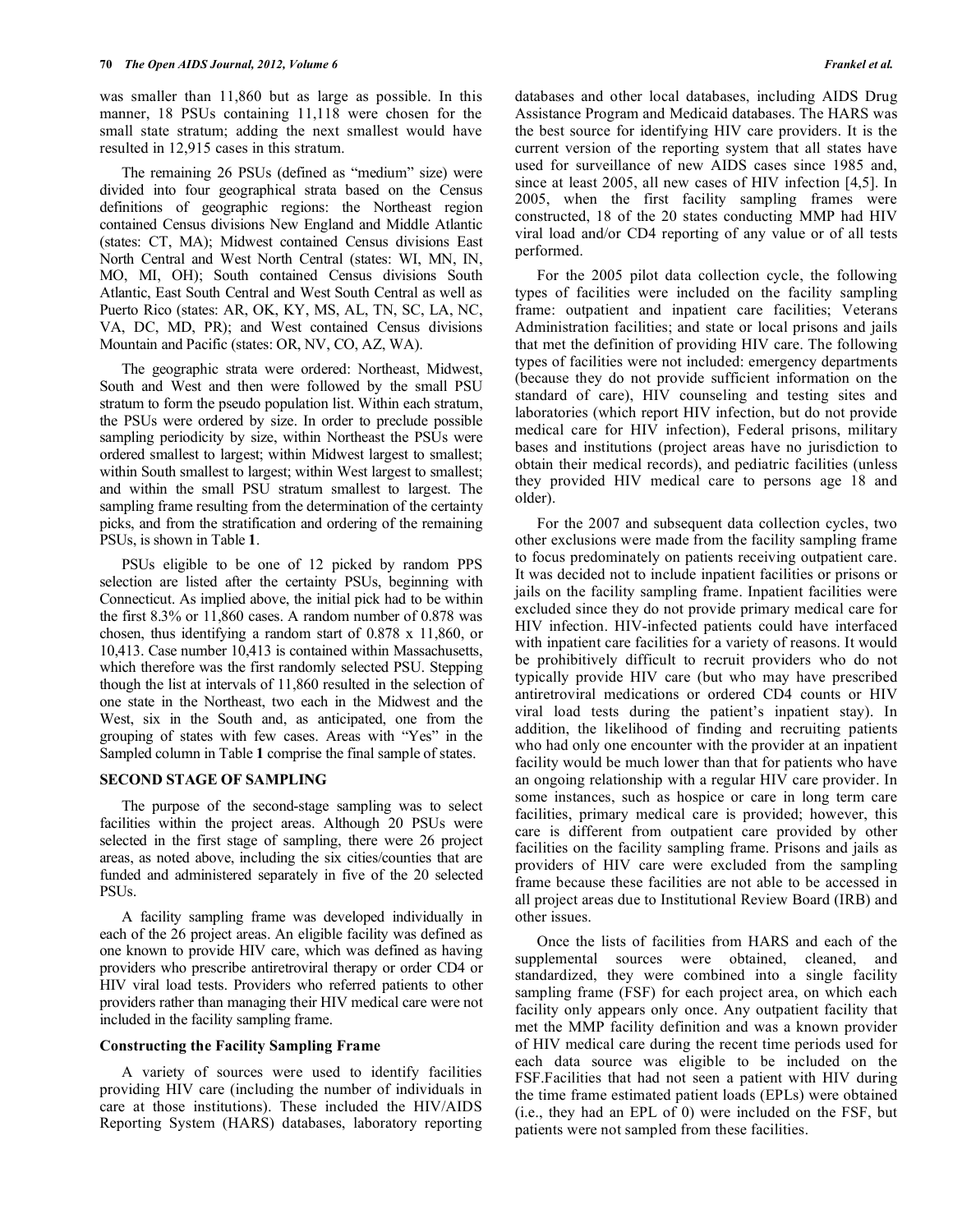## **Table 1. Sampling Frame of States, with Region, Measure of Size, Stratum, and Sample Indicator**

| <b>Area of Residence</b> | <b>Measure of Size</b> | Region*     | <b>PSU Stratum Size</b> | Sampled |
|--------------------------|------------------------|-------------|-------------------------|---------|
| <b>NEW YORK</b>          | 63412                  | <b>NE</b>   | Large (certainty)       | Yes     |
| <b>FLORIDA</b>           | 41015                  | ${\bf S}$   | Large (certainty)       | Yes     |
| <b>TEXAS</b>             | 27358                  | ${\bf S}$   | Large (certainty)       | Yes     |
| <b>CALIFORNIA</b>        | 52716                  | W           | Large (certainty)       | Yes     |
| <b>NEW JERSEY</b>        | 15485                  | <b>NE</b>   | Large (certainty)       | Yes     |
| PENNSYLVANIA             | 15362                  | NE          | Large (certainty)       | Yes     |
| <b>ILLINOIS</b>          | 13718                  | <b>MW</b>   | Large (certainty)       | Yes     |
| <b>GEORGIA</b>           | 12683                  | ${\bf S}$   | Large (certainty)       | Yes     |
| CONNECTICUT              | 6579                   | <b>NE</b>   | Medium                  | No.     |
| <b>MASSACHUSETTS</b>     | 8025                   | NE          | Medium                  | Yes     |
| OHIO                     | 5978                   | MW          | Medium                  | No      |
| <b>MICHIGAN</b>          | 5395                   | <b>MW</b>   | Medium                  | Yes     |
| <b>MISSOURI</b>          | 4838                   | <b>MW</b>   | Medium                  | No.     |
| <b>INDIANA</b>           | 3429                   | MW          | Medium                  | Yes     |
| <b>MINNESOTA</b>         | 1818                   | <b>MW</b>   | Medium                  | No      |
| <b>WISCONSIN</b>         | 1797                   | MW          | Medium                  | No      |
| <b>ARKANSAS</b>          | 1837                   | $\mathbf S$ | Medium                  | No      |
| <b>OKLAHOMA</b>          | 1908                   | $\mathbf S$ | Medium                  | No      |
| <b>KENTUCKY</b>          | 2150                   | ${\bf S}$   | Medium                  | No      |
| <b>MISSISSIPPI</b>       | 2602                   | ${\bf S}$   | Medium                  | Yes     |
| <b>ALABAMA</b>           | 3660                   | ${\bf S}$   | Medium                  | No      |
| TENNESSEE                | 5639                   | $\mathbf S$ | Medium                  | No.     |
| SOUTH CAROLINA           | 5863                   | ${\bf S}$   | Medium                  | Yes     |
| LOUISIANA                | 6902                   | $\mathbf S$ | Medium                  | No      |
| NORTH CAROLINA           | 7128                   | ${\bf S}$   | Medium                  | Yes     |
| <b>VIRGINIA</b>          | 7443                   | ${\bf S}$   | Medium                  | Yes     |
| DISTRICT OF COLUMBIA     | 8234                   | S           | Medium                  | No      |
| PUERTO RICO              | 10560                  | S           | Medium                  | Yes     |
| <b>MARYLAND</b>          | 11798                  | S           | Medium                  | Yes     |
| <b>WASHINGTON</b>        | 4889                   | W           | Medium                  | Yes     |
| <b>ARIZONA</b>           | 4316                   | W           | Medium                  | No      |
| COLORADO                 | 3465                   | W           | Medium                  | No      |
| <b>NEVADA</b>            | 2502                   | W           | Medium                  | No      |
| <b>OREGON</b>            | 2448                   | W           | Medium                  | Yes     |
| NORTH DAKOTA             | 47                     | MW          | Small                   | No      |
| <b>WYOMING</b>           | 91                     | W           | Small                   | No      |
| <b>SOUTH DAKOTA</b>      | 99                     | <b>MW</b>   | Small                   | No      |
| <b>MONTANA</b>           | 181                    | W           | Small                   | No      |
| <b>VERMONT</b>           | 236                    | NE          | Small                   | No      |
| <b>ALASKA</b>            | 252                    | W           | Small                   | No      |
| <b>IDAHO</b>             | 262                    | W           | Small                   | No      |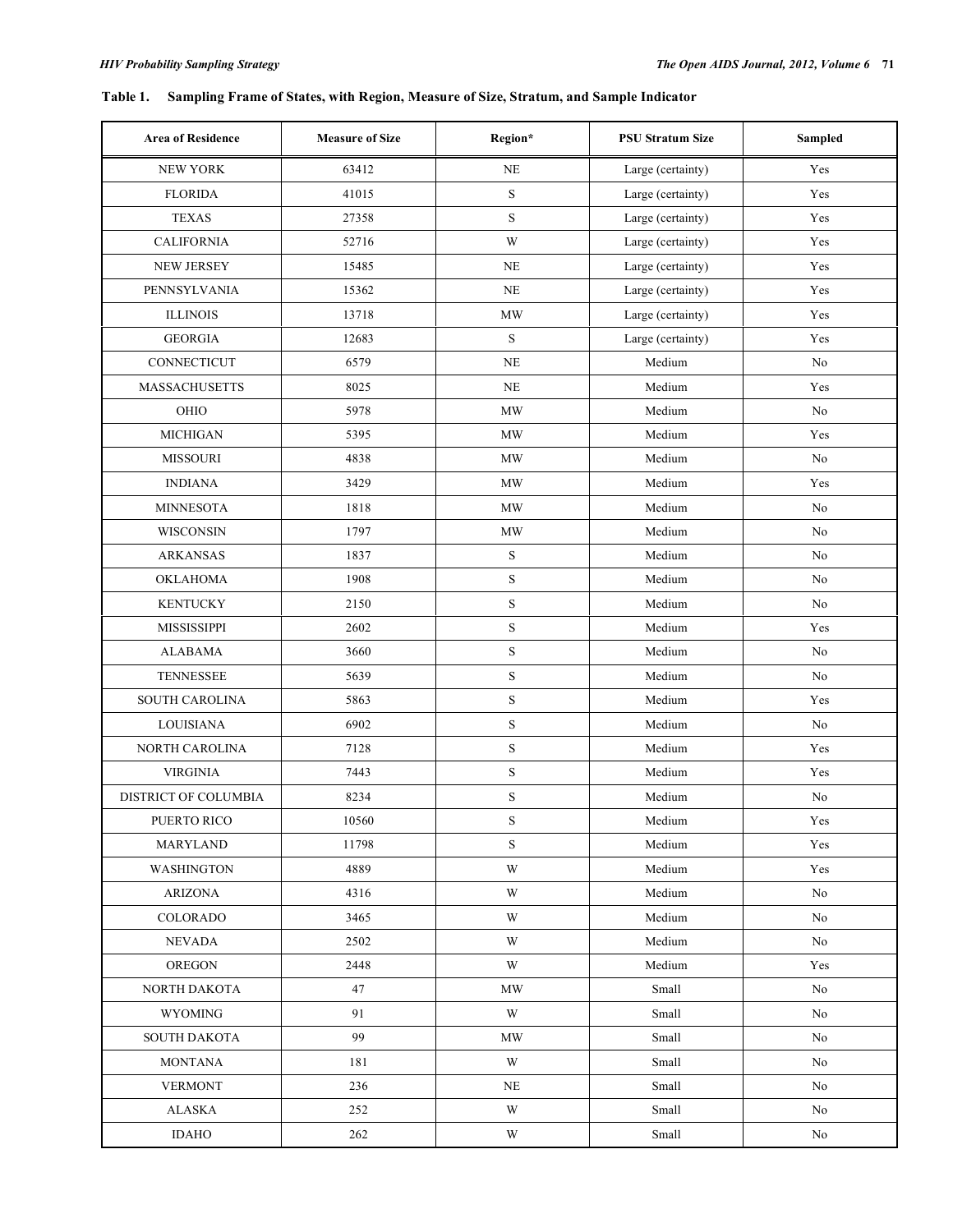**(Table 1) contd…..** 

| <b>Area of Residence</b> | <b>Measure of Size</b> | Region*   | <b>PSU Stratum Size</b> | (1 apie 1) contu<br>Sampled |
|--------------------------|------------------------|-----------|-------------------------|-----------------------------|
| <b>MAINE</b>             | 492                    | NE        | Small                   | No                          |
| <b>NEW HAMPSHIRE</b>     | 506                    | <b>NE</b> | Small                   | No                          |
| <b>NEBRASKA</b>          | 567                    | MW        | Small                   | No                          |
| <b>WEST VIRGINIA</b>     | 599                    | S         | Small                   | No                          |
| <b>IOWA</b>              | 686                    | MW        | Small                   | No                          |
| <b>RHODE ISLAND</b>      | 1058                   | NE        | Small                   | No                          |
| NEW MEXICO               | 1066                   | W         | Small                   | No                          |
| <b>UTAH</b>              | 1085                   | W         | Small                   | No                          |
| <b>KANSAS</b>            | 1113                   | MW        | Small                   | No                          |
| HAWAII                   | 1247                   | W         | Small                   | No                          |
| <b>DELAWARE</b>          | 1531                   | S         | Small                   | Yes                         |

\*NE = Northeast;  $S =$  South;  $MW =$  Midwest;  $W =$  West.

 Facilities are sampled in the second stage in a manner analogous to the PSUs in the first stage. To accomplish PPS sampling at this stage, an EPL of adult HIV infected patients in each facility was also needed on the frame. The EPL is an estimate of the actual number of eligible patients that will be seen at a facility during the PDP for a given data collection cycle. In 2007, for each data source from which EPLs could be derived, a 4 month EPL was created using the most recent data from each data source as well as from facility contacts to accurately reflect the patient load for the January 1 through April 30, 2007 PDP. Data were obtained either from a data run or other record-based source or as a less precise estimate, typically provided by facility staff. A matrix, or table, of EPLs from each data source was constructed for all eligible facilities, and this matrix was used to create the FSF, which in turn was used to select facilities for the previous data collection cycles. During this step, the quality of the different EPLs obtained across the various data sources was evaluated in order to determine, for each facility, which EPL was the most accurate to use for facility sampling.

#### **Facility Linkage**

 A sampled patient's overall selection probability is the product of the three stage-specific selection probabilities. It is desirable that this overall probability of selection be uniform. Such uniformity will result in greater statistical efficiency because there would be minimal variation in point estimates derived from the information that patients contributed. The result is that confidence limits for estimates derived from MMP data will thus be minimized. Facilities with very low EPLs, or small facilities, are problematic in this regard because achieving uniform selection probability may require the selection of more patients than they actually have. In MMP, this was handled by linking known small facilities to larger ones to create linked 'facilities' with combined EPLs that met or exceeded a minimum value.

 Facilities designated as small were linked to one or more other facilities so that the small facility is selected for the sample only if the facilities to which it is linked also are selected. The desired minimum EPL across each project area ranges between 40 and 80, and depend in part on the distribution of EPLs across the entire FSF for that project area. Minimum values of 40 to 80 have been determined to be optimal for selecting the facility sample across project areas based on anticipated design effects and distributions of facility sizes.

 In project areas of large geographic size, or with variations in facility attributes by region, this linkage was performed within pre-specified sub-regions to facilitate efficient use of project area resources during data collection, as well as to ensure facilities from every sub-region were selected.

## **Selecting the Facility Sample**

 Electronic files containing the FSF from each project area were sent to CDC using the CDC's Secure Data Network (SDN). All files sent to CDC are stripped of identifying information for each facility; facilities are identified only by unique numeric facility identification (ID) number, assigned by the project area. Facility ID numbers for all project areas are made unique by adding a 4-digit project area code in front of the assigned 4-digit facility ID number. The number of facilities sampled in each project area varied from 25 in Houston and Los Angeles to 68 in California (Table **2**). In Delaware a census of all 21 eligible facilities was used as the second stage sample. In other project areas, facilities were randomly sampled from among all facilities on the FSF. In the five states containing cities/counties that are separately funded for surveillance, a larger number of facilities was sampled in the second stage of sampling in order to provide more useful local data to the separately funded areas. Specifically, separate samples of facilities were selected within each of the six separately funded cities/counties as well as elsewhere in those states.

 Of the 828 facilities sampled and eligible, 582 participated. Because this was a strict probability sample, no replacement facilities were sampled. Furthermore, in those project areas with lower facility response rates the sample size was not increased because of the strict probability sampling protocol. This might be considered in future years. Facility participation rates ranged from 65% to 100%, with a median of 91.4%.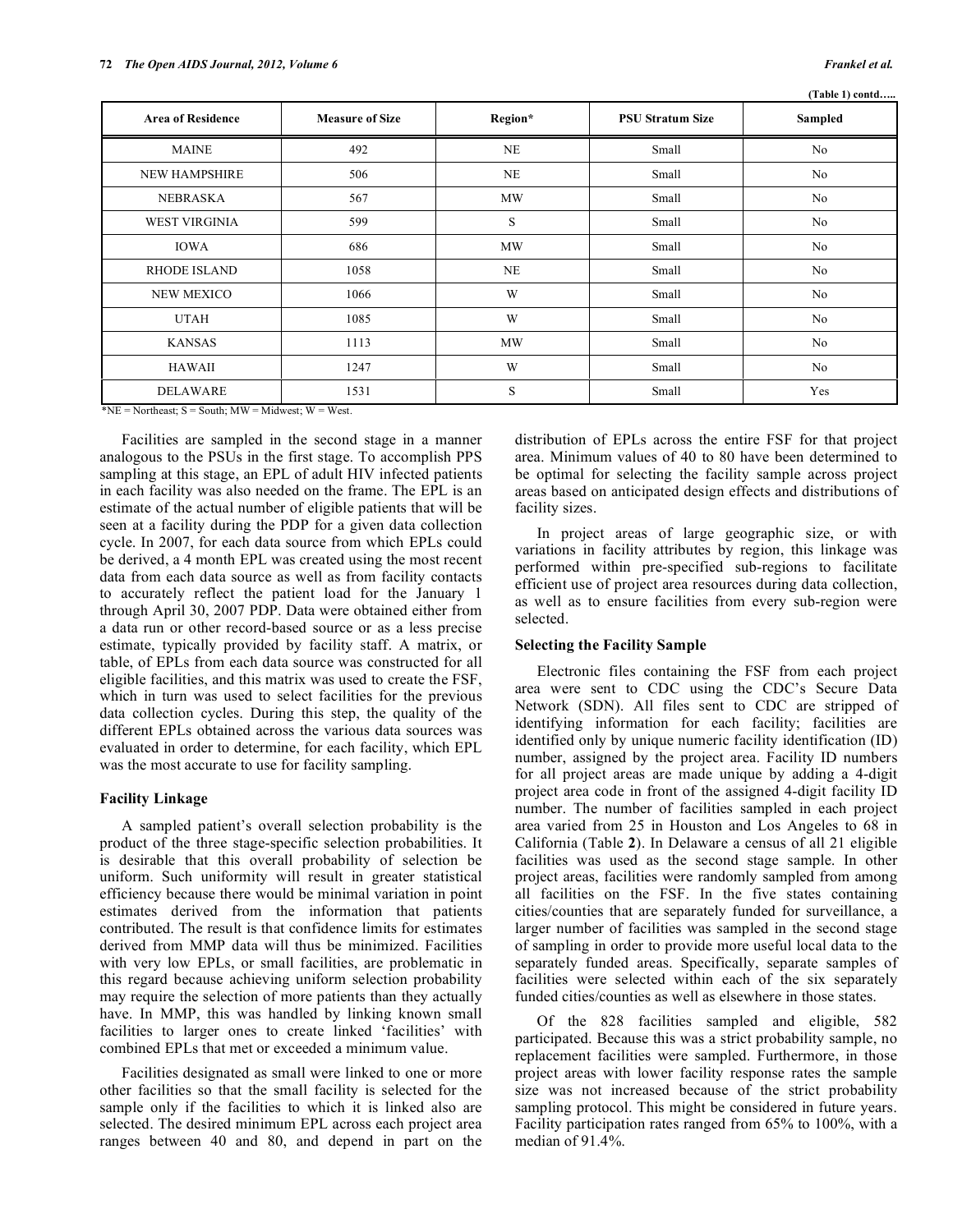#### **Table 2. Facility and Patient Sample Sizes and Facility Response Rates**

| Area                         | # Facilities<br>Sampled | # Facilities Sampled<br>and Eligible | # Facilities<br>Participating* | % Facilities<br>Participating | <b>Patient Sample</b><br><b>Size</b> |
|------------------------------|-------------------------|--------------------------------------|--------------------------------|-------------------------------|--------------------------------------|
| CALIFORNIA (rest of state)   | 68                      | 56                                   | 28                             | 69.6                          | 500                                  |
| LOS ANGELES, CA              | 25                      | 23                                   | 21                             | 91.3                          | 400                                  |
| SAN FRANCISCO, CA            | 30                      | 29                                   | 24                             | 89.7                          | 400                                  |
| <b>DELAWARE</b>              | 21                      | 20                                   | 18                             | 90.0                          | 400                                  |
| <b>FLORIDA</b>               | 60                      | 49                                   | 31                             | 85.7                          | 754                                  |
| <b>GEORGIA</b>               | 49                      | 35                                   | 25                             | 91.4                          | 400                                  |
| ILLINOIS (rest of state)     | 43                      | 34                                   | 19                             | 70.6                          | 100                                  |
| CHICAGO, IL                  | 41                      | 26                                   | 19                             | 92.3                          | 400                                  |
| <b>INDIANA</b>               | 41                      | 39                                   | 23                             | 94.9                          | 400                                  |
| <b>MASSACHUSETTS</b>         | 39                      | 38                                   | 35                             | 94.7                          | 400                                  |
| MARYLAND                     | 44                      | 32                                   | 19                             | 78.1                          | 348                                  |
| <b>MICHIGAN</b>              | 53                      | 40                                   | 31                             | 87.5                          | 401                                  |
| MISSISSIPPI                  | 46                      | 38                                   | 23                             | 100.0                         | 400                                  |
| NORTH CAROLINA               | 43                      | 36                                   | 20                             | 91.7                          | 400                                  |
| <b>NEW JERSEY</b>            | 35                      | 20                                   | 11                             | 65.0                          | 500                                  |
| NEW YORK (rest of state)     | 44                      | 42                                   | 33                             | 95.2                          | 200                                  |
| NEW YORK CITY, NY            | 34                      | 30                                   | 25                             | 83.3                          | 800                                  |
| <b>OREGON</b>                | 60                      | 37                                   | 23                             | 91.9                          | 400                                  |
| PENNSYLVANIA (rest of state) | 32                      | 26                                   | 21                             | 100.0                         | 100                                  |
| PHILADELPHIA, PA             | 28                      | 22                                   | 20                             | 100.0                         | 400                                  |
| PUERTO RICO                  | 34                      | 22                                   | 17                             | 95.5                          | 400                                  |
| <b>SOUTH CAROLINA</b>        | 31                      | 16                                   | 14                             | 93.8                          | 400                                  |
| TEXAS (rest of state)        | 47                      | 40                                   | 27                             | 85.0                          | 400                                  |
| HOUSTON, TX                  | 25                      | 20                                   | 13                             | 65.0                          | 400                                  |
| <b>VIRGINIA</b>              | 46                      | 24                                   | 18                             | 91.7                          | 400                                  |
| <b>WASHINGTON</b>            | 40                      | 34                                   | 24                             | 79.4                          | 400                                  |
| <b>TOTAL</b>                 | 1059                    | 828                                  | 582                            | 87.2                          | 10503                                |
|                              |                         |                                      |                                |                               |                                      |
|                              |                         |                                      | Mean                           | 87.4                          |                                      |
|                              |                         |                                      | Min                            | 65.0                          |                                      |
|                              |                         |                                      | Max                            | 100.0                         |                                      |
|                              |                         |                                      | Median                         | 91.4                          |                                      |

\*Includes only facilities with patients sampled.

## **THIRD STAGE OF SAMPLING**

 In the third and final stage of sampling, within each participating facility, eligible patients are sampled for inclusion in MMP. Participants are sampled from lists of patients seen at each facility during the PDP (i.e., January 1 through April 30 of the data collection year). The selection of the patient sample is done in a manner that results in an equal probability of selection method sample at the patient level. This means that patients are sampled from each facility with a third-stage sampling probability which, when

multiplied by the second-stage selection probability, results in the same overall selection probability for every patient selected in the project area.

 Each patient sample is only used for one data collection cycle. A new sample of patients is drawn from the participating facilities in each data collection cycle.

 HIV-infected patients who received all of their care from emergency departments or inpatient facilities are excluded from MMP, given that these facilities are excluded from the FSF. For sampled patients, in addition to information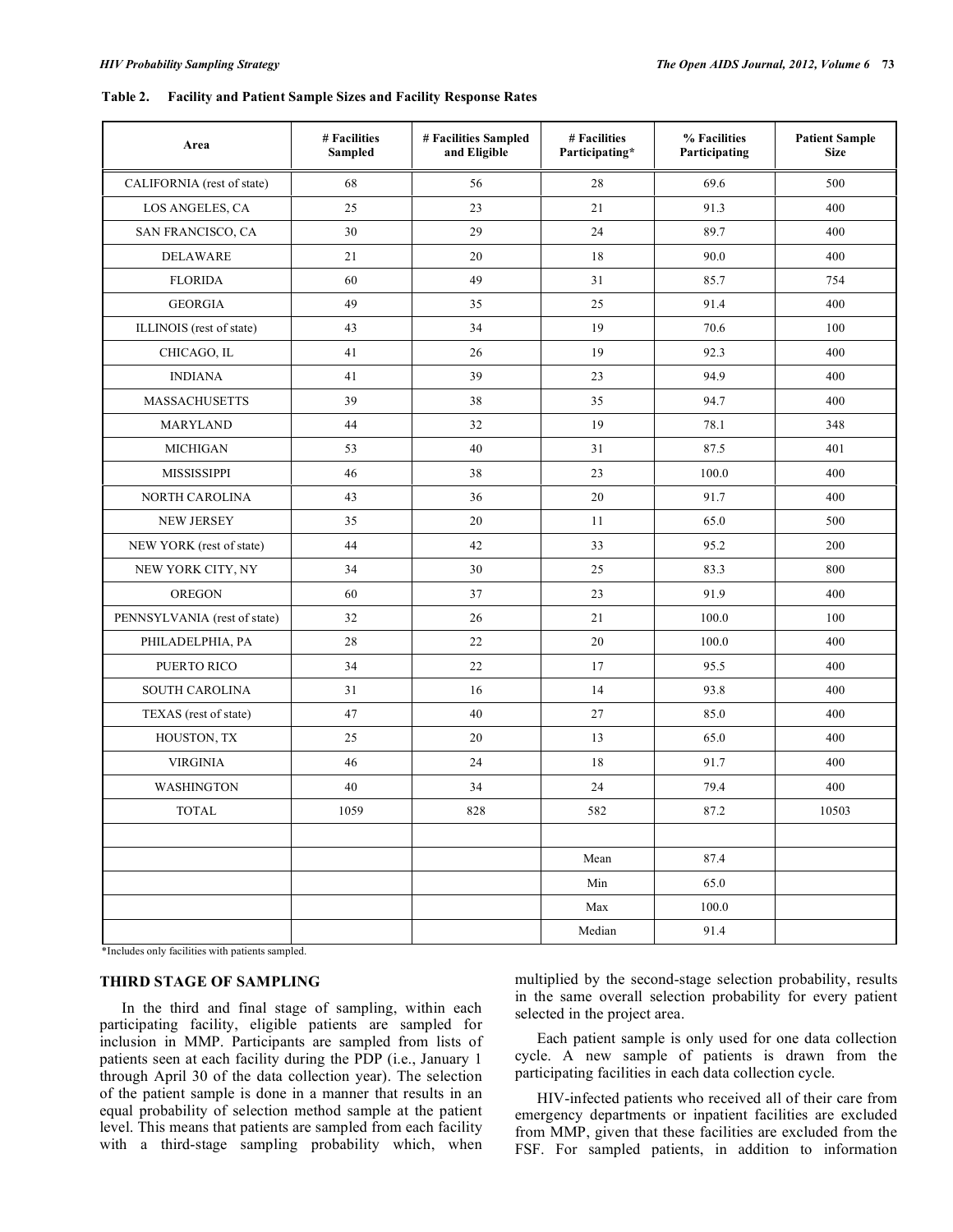regarding their outpatient care, information on visits to emergency departments or inpatient facilities is also obtained during interviews, and/or may be documented in medical records.

#### **Constructing the Patient Sampling Frame**

 At the end of the PDP, health department MMP staff request a list from each sampled facility of all HIV-infected adults who received medical care (defined as any visit to the facility for medical care or prescription of medications, including refill authorizations and immunizations) during the PDP. Patients are eligible for inclusion on the patient sampling frame if they were HIV infected, at least 18 years of age at the beginning of the PDP, and received care at a sampled and participating facility during the PDP.

 Facilities construct patient lists using International Classification of Diseases (ICD-9 or ICD-10) codes for procedures, tests or prescriptions during the PDP, or in smaller facilities by reviewing appointment logs.

 Patients are eligible for selection only at their first reported visit to the facility during the PDP to ensure that multiple visits to the same facility do not lead to multiple opportunities for selection. As facilities use different mechanisms to identify eligible patients, the lists are not unduplicated across facilities. To account for multiplicity multiple patient visits to different facilities during the PDP the interview includes questions about the number of different facilities visited during the PDP to allow for the adjustment of the multiplicity of probability of selection in the weighting process. Without this, persons visiting more facilities would have higher probabilities of selection which could lead to estimation bias.

 For each facility, the actual count of patients seen during the entire PDP derived from a facility's patient list will differ from the selected best EPL used to construct the FSF. EPLs were obtained for a 4-month period, which should closely match the number of patients on the patient lists obtained for the 4 month PDP.

#### **Selecting the Patient Sample**

 Patient sampling is conducted as soon as all patient lists have been received from the participating facilities. The file containing lists of HIV-infected patients seen during the PDP at all participating facilities is used to select the patient sample. The selected participant ID numbers are returned to the project area *via* the CDC's SDN after patient sampling has been completed; this set of participant IDs comprises the entire patient sample for the project area.

 It was determined that 400 is the minimum sample size for a state to obtain total population estimates with an acceptable level of precision (assuming a moderate design effect [of between 2 and 4], or increase in variance of estimates due to using a multistage sampling design). This sample size was assigned to most of the states with the lowest AIDS prevalence. Sample sizes for states with moderate to high AIDS prevalence were determined based on the distribution of cases among the 20 sampled states and the 6 separately funded cities/counties in those states, in order to achieve a national sample size of approximately 10,000. States that have large numbers of prevalent AIDS

cases were allocated larger sample sizes (California 1300; Florida 800; Illinois 500; New Jersey 500; New York 1000; Pennsylvania 500; and Texas 800). These project area sample sizes will allow national estimates at an acceptable level of precision (assuming a moderate design effect) for subpopulations as small as 5% of the total population of interest. Table **2** outlines the patient sample size selected for each MMP project area. Although patient sample sizes of 800 and 400 were selected for Florida and Maryland, respectively, errors in the estimation of patient loads during facility sampling frame construction resulted in reduced patient sample sizes in these areas. Patient selection was accomplished by systematic random sampling within facility. Changes in the probability of selection by oversampling in facilities with lower response rates were not attempted in order to maintain a constant probability of selection across all facilities in order to handle patient multiplicity.

 It should be noted that in all stages of selection, the probability nature of the sample allows the computation of required probabilities of selection for selected patients:

Probability of Selection (Patient<sub>i</sub>) = P1 x P2 x P3x M, where

 $P1$  = the probability of selection for the state

P2 = the probability of selection for the facility associated with the i<sup>th</sup> selected patient

 $P3$  = the probability of selection for the i<sup>th</sup> selected patient within the facility containing the patient.

 $M =$  the number of facilities the patient reports visiting during the population definition period.

#### **PATIENT RECRUITMENT AND DATA COLLECTION**

 All patients selected for the sample should be recruited for enrollment in MMP. Persons selected during third-stage patient sampling may be offered enrollment through two general recruitment processes: MMP project area staffcontact enrollment or facility-referred enrollment. The recruitment strategy varies according to facility preference and state or local project area IRB requirements.

 For MMP staff-contact enrollment, facilities provide project area MMP staff with contact information for patients selected for recruitment. After obtaining patient contact information, the MMP staff contact selected patients to describe the project and offer enrollment. Scripts are used by all project areas to ensure a standardized recruitment approach within project areas. Patients who are eligible for enrollment and agree to participate are scheduled for an interview at a location that is convenient for the patient and meets the need for patient privacy.

 Patients recruited through facility-referred enrollment are initially contacted by staff of the facility from which they were sampled. This may be done by telephone, in person, through chart insert and/or letter mailed from the facility. If by telephone or in person, the facility staff describe the project briefly and ask permission to provide contact information to MMP staff so that enrollment can be completed, or the facility staff ask the patient to contact the MMP staff. If recruitment takes place *via* chart insert or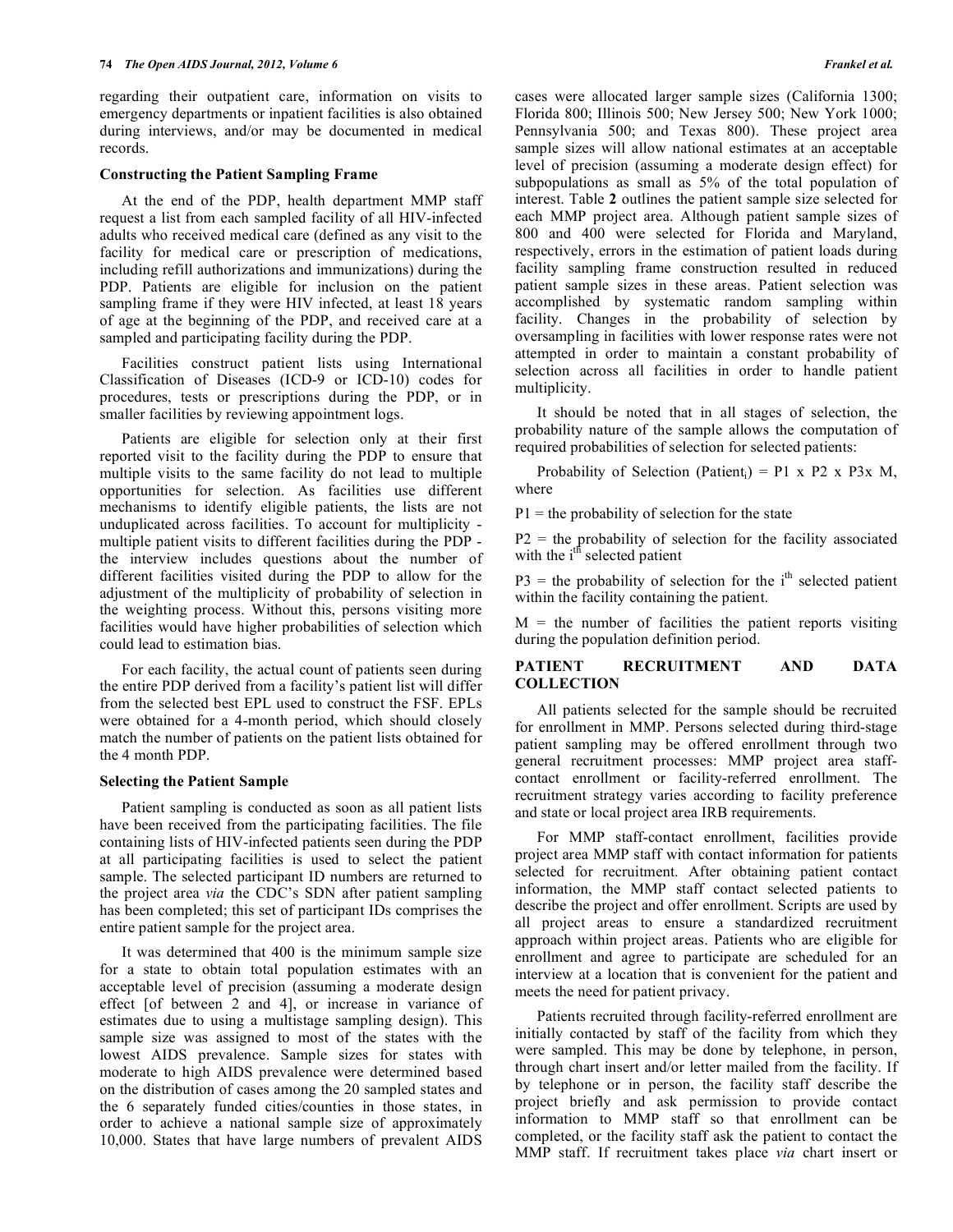letter, the documents will describe the project briefly and will provide contact information to enable the participant to reach MMP staff.

 Patients who agree to participate and consent to the interview are asked questions by a trained interviewer. The interview includes questions about patients' demographics, access to health care (including antiretroviral therapy), unmet needs for services, sexual behavior, drug and alcohol use, use of prevention services, and health and well-being. Following the interview, medical record abstraction is conducted on all sampled patients. Information obtained from medical charts by trained data abstractors includes patient demographics, insurance status, AIDS-defining and other illnesses, laboratory values, prescription of antiretroviral and other medications, and evidence of substance abuse. Many project area IRBs have determined that this abstraction can be done for all sampled patients as part of surveillance activities but in other project areas it can be done only if the patient agrees as part of the consent process.

#### **DISCUSSION**

 The experience of MMP demonstrates that it is possible to develop a credible national probability sample approach for HIV-infected persons receiving medical care in the United States. Unique challenges, such as the need to identify all providers of HIV care in each project area and the estimated number of patients each provider serves, were met by state, city and county health departments working through their existing surveillance systems and relationships they have built with providers of HIV care over the years. However, due to the size of the task of constructing facility sampling frames, the voluntary nature of the project (which allows providers and patients to refuse participation at any stage), and IRB and individual facility constraints on patient recruitment, project areas had varying success in constructing facility and patient sampling frames and recruiting sampled providers and patients in the 2007 pilot year. As subsequent MMP data collection cycles have been implemented, project areas have adopted best practices for facility and patient sampling frame construction, as well as provider and patient recruitment, which have resulted in improved efficiency and response rates.

 Since patients receiving HIV care are only included on the patient sampling frame if they attended sampled facilities during the 4-month PDP, it is possible that patients who attend HIV care less frequently may be underrepresented. However, an analysis of HIV patients' time to first annual HIV care visit found that for patients who had at least one HIV care visit in the previous year, 88% of patients had their first care visit within the first 4 months of the next year [6]. Therefore, the 4 month enrollment period should sufficiently reflect this patient population, even for those who do not frequently access care.

 According to the Office of Management and Budget's (OMB) *Standards and Guidelines for Statistical Surveys*, non-response bias analyses should be planned for when the unit response is expected to be below 80% [7]. Based on these OMB guidelines, the goal of MMP was to obtain 80% overall response rates at both the national and state levels. The overall response rate at the national level is the product

of the project area (stage I), facility (stage II), and patient (stage III) response rates. Achieving an overall response rate of at least 80% is ambitious, particularly in a pilot year, and may be difficult to achieve even once MMP is being conducted at peak efficiency. Therefore, MMP has also pursued a policy of collecting minimal data about each patient sampled (sex, age, race/ethnicity, mode of exposure to HIV, most recent CD4 count) using state or local HARS data to allow for an effective non-response analysis. However, in some cases project area IRBs have not allowed this without patient permission, and some facilities have been unwilling to provide patient information for sampled patients who chose not to participate.

 Despite these challenges we expect that MMP will be an important step forward in providing nationally representative statistics about HIV patients in care in the U.S. We also note that there are several nationally representative surveys that have achieved response rates below 80% and that still produce estimates that are respected and used by the scientific and policy communities. For example, the coverage rate for the HCSUS was 68% [8], and the response rate for the Behavioral Risk Factor Surveillance System, a state-based system of random digit dialed telephone surveys on health risk behaviors, has declined over the years; the response rate in 2006 was approximately 51% [9]. Once higher response rates are achieved, we could compare the demographics of the sampled patients with the demographics of persons living with HIV from the project area's HIV/AIDS reporting system to ascertain the representativeness of their sample.

 The MMP model, or similar models, could be adapted to enrolling and evaluating care and outcomes for a large range of chronic diseases for which comparative effectiveness data are desired. Sampling strategies can be adapted in response to priority research questions at the national level, or smaller geographic areas. Using such methods, it should be possible to gain an understanding of clinical effectiveness in the populations that are most relevant and most representative of the reference populations of greatest interest to health policy.

#### **ACKNOWLEDGEMENT**

Declared none.

## **CONFLICT OF INTEREST**

 The authors confirm that this article content has no conflicts of interest.

#### **REFERENCES**

- [1] Nakashima AK, Fleming PL. HIV/AIDS surveillance in the United States, 1981-2001. J Acquir Immune Defic Syndr 2003; 32(Suppl 1): S68-S85.
- [2] McNaghten AD, Wolfe MI, Onorato I, *et al*. Improving behavioral and clinical HIV/AIDS surveillance in the United States: the rationale for developing a population-based approach. PLoS One 2007; 2(6): e550.
- [3] Shapiro MF, Berk ML, Berry SH, *et al*. National probability samples in studies of low-prevalence diseases. Part I: Perspectives and lessons from the HIV Cost and Services Utilization Study. Health Serv Res 1999; 34(5, Pt 1): 951-68.
- [4] Centers for Disease Control and Prevention. Revision of the case definition of acquired immunodeficiency syndrome for national reporting--United States. MMWR Morb Mortal Wkly Rep 1985; 34: 373-5.